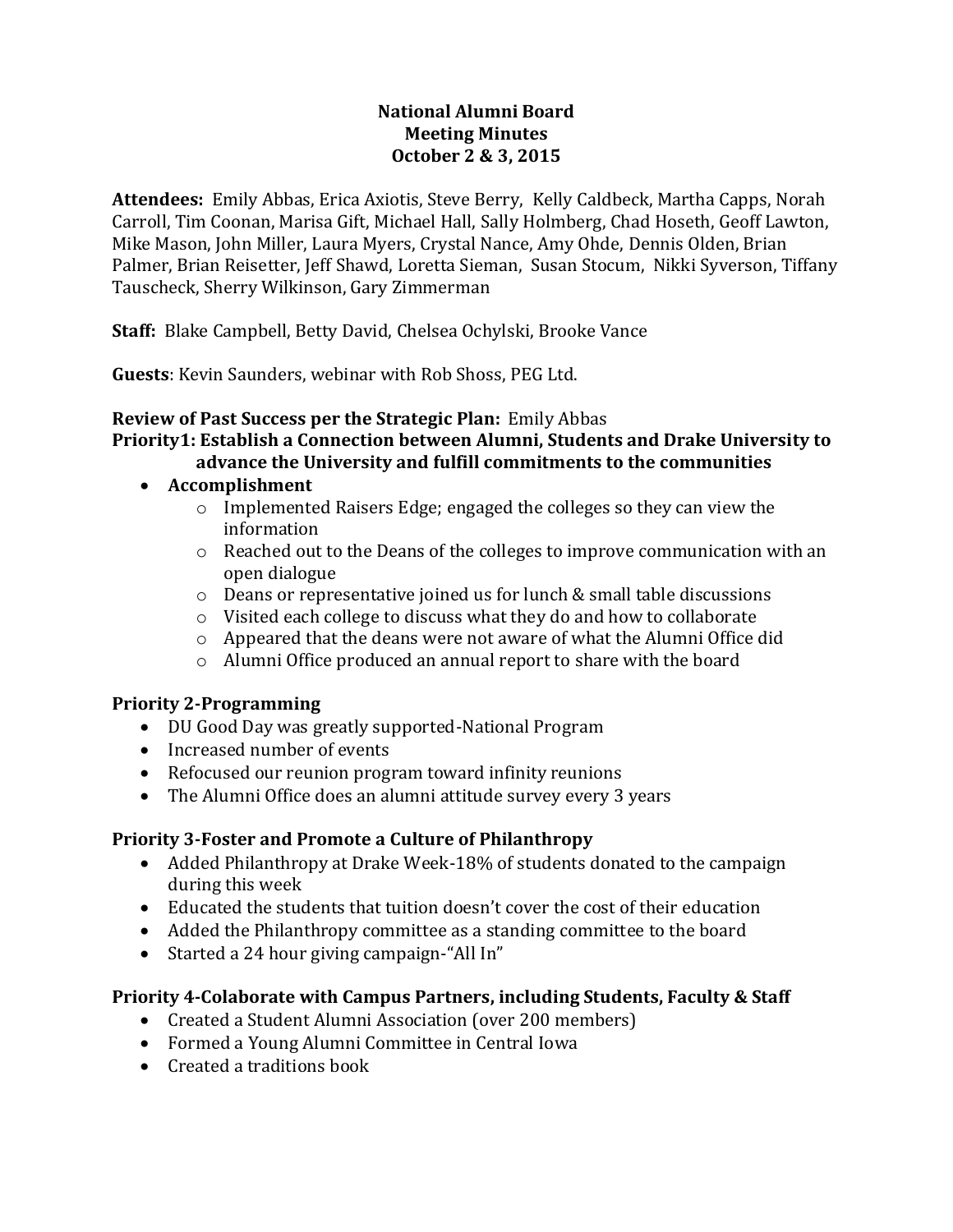## **Priority 5-Utilitize Technology to Create a Robust Communication Strategy**

- Increased emails from 33% to 55%
- Award winning social media
- Created a new alumni position

### **Current Focus for all Committees: Career Services**

- Create a formal structure/ partnership with Alumni Relations and Career Services
- 70% of our efforts will be focused on students and 30 % on connecting alumni
- Partner with Professional and Career Services staff, move towards our goals together
- Hold a National Career Event
- Alumni and students now connect via networking events and on social media
- Ultimate goal is an Endowed University Career Center
- 74% of alumni stated the importance of identifying job opportunities for graduates
- Career Services definition: Eco system that fully engages the entire University of student faculty, staff, alumni and surrounding communities
	- o Need a master list of alumni who want to be involved and what they would be willing to do and share this list with faculty
	- o Networking committee will put together some thoughts on ways to connect back to the University and provide a voice.
	- o Have our alumni help with resume reviews for our students and give them feedback and guidance.

### **Presentation on Alumni Attitude Survey: Rob Shoss, PEG, Ltd.**

- Over 1,600 responses-see attached sheet
	- o Average response rate is 3.5%, Drake had a 4.5% response rate
- 50 % of alumni respondents rated the importance of current students interacting with alumni as critically important
- 46 % of alumni respondents rated Drake's performance in connecting students to alumni as poor or fair
- People promote the institution regardless if the give or not so it is relevant to keep them on the mailing list as they want to be informed.
	- o Young alumni want to be invited to all events, regardless if they attend or not
- Important to get our young alumni engaged early on and keep them engaged
	- o They want to see alumni being involved on campus
- 90% of the alumni want to know how the equity of their degree has more value today and what the institution is doing to increase the value
	- o Equity of degree is defined by the accomplishments of the students and faculty at the current time
- Survey results will be shared with our alumni with the main data points, letting them know we are listening to their requests.

### **Campaign Update: Blake Campbell**

- Campaign goal was \$200 million, we surpassed and raised \$216 million
- Intention is to maintain \$25-30 million raised per year post campaign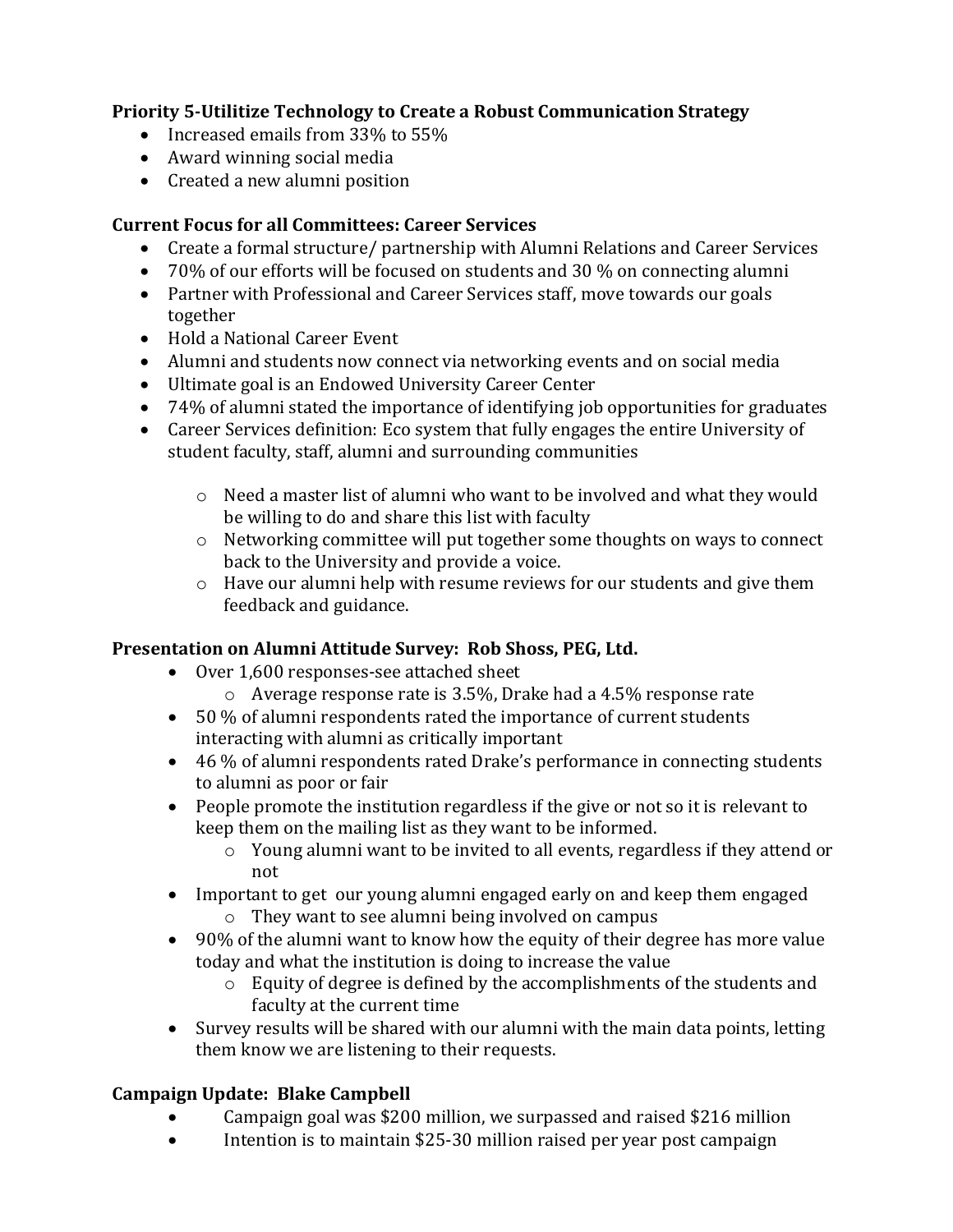- \$156 million in cash gifts of total raised
- \$60 million in planned gifts of total raised
- \$118 million went into endowments-including deferred gifts
- \$52 million went to annual funds
- \$45.9 million went into capital funds
	- o 240 donors gave \$172 million
	- o 59 donors gave \$1 million or more
- BOT members gave 15% of the total dolalrs raised
- **STEM** project costs over \$30 million
	- o \$14.2 million have been secured in gifts and pledges
	- o Need to secure \$15.8 million by June 30, 2017
	- o Additional amount will be bonded by the institution

# **Career Services at Drake**

**Career Services** currently has 2.5 people on staff, reporting to the Associate Provost for Academic Excellence and reside in the respective colleges, meeting once a month as a group

- o One full time employee (Kate Evans) (FTE) reports 75 % of time devoted to the School of Pharmacy and Health Sciences and 25 % to the School of Education
- o One full time employee reports (Annette Watson) 75 % of her time to College of Business and Public Administration and 25 % to School of Journalism and Mass Communications
- o One half time employee (Chrystal Stanley) reports 50 % of time to Arts and Sciences and other half of her time to Academic Success programs for the University
- Need to move to connection & community model; transition from a Student Affairsonly model to a structure with shared ownership by Student Affairs, Academic Affairs, Admissions and Alumni Relations and others.
- Students and alumni need personal support service from the moment a student steps foot on campus and continuing throughout their lifetime
- 2012 alumni attitude survey results of participants who responded
	- o 74 % rated the importance of increased alumni career services as critical
	- $\circ$  50 % rated the quality of opportunities to volunteer for the University as poor or fair
	- $\circ$  50 % rated the importance of current students interacting with alumni as critically important
	- o 46 % of alumni rated Drake's performance in connecting student to alumni as poor
- Our challenge is to connect alumni with our students. Our alumni are interested in helping and recruiting new talent in their businesses and communities.
	- o Need a structured system to improve and provide an opportunity to connect the student with the alumni
	- o Need a master list of alumni who want to be involved and what they would be willing to do and share this list with faculty
	- o Networking committee will put together some thoughts on ways to connect back to the University and provide a voice.
	- o Have our alumni help with resume reviews for our students and give them feedback and guidance.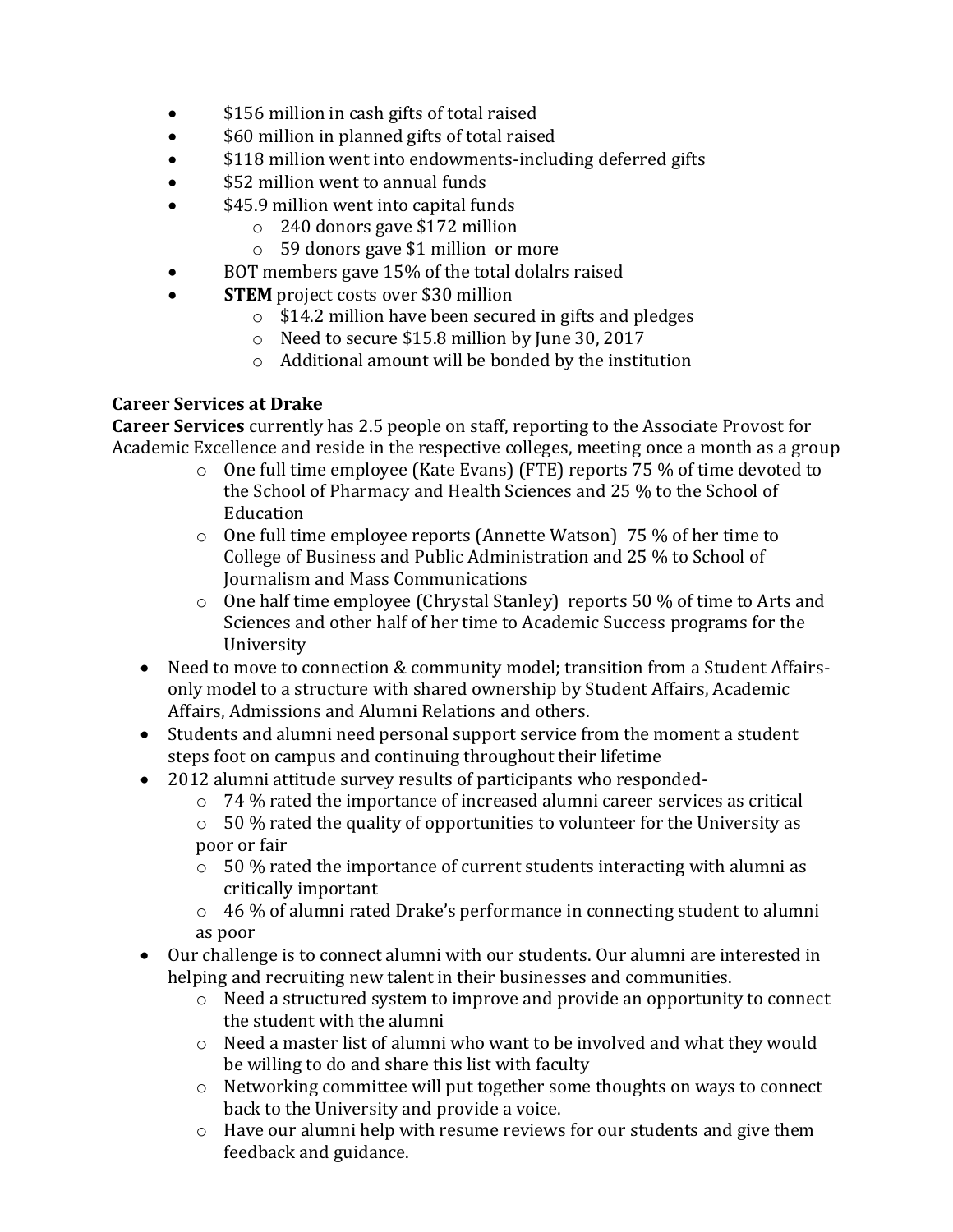- 10 projected future trends in college career services
	- o Elevated career services, increased importance on campus
	- o Moves & mergers, new reporting structures and partnerships
	- o Money, space, and people need more allocated resources and spaces
	- o Ecosystem rather than place, presence permeates campus
	- o Customized connections & communities, purposeful programming to build networks
	- o Chaos and happenstance, trying new strategies and programs
	- o Outcomes, ROI and assessment increases
	- o Buzz worthiness, telling the story of success stories
	- o New technology, social media, startups to improve connections
	- o New breed of professionals, new ways of doing business, building community

### **Career Services Board Group Discussions:**

OPPORTUNITIES

- Connecting and mobilizing alumni, getting them involved with students
	- o Exploration (find goals of students), guidance and placement
	- o Program must be seamless, coordinated and comprehensive
- Outreach to companies (Do we have technology for companies to post available positions?)
- Gatekeeper mentality: how do we let students know opportunities and make information more accessible
- How do we align our committees to these career goals? Need to have recognition for companies/individuals who provide career opportunities
- Showcase our alumni by sharing their story
- Have tools that allow students and alumni to connect in real time
- Teach students how to connect with alumni on LinkedIn and via webinars

#### BARRIERS

- Begin to prepare students as first year students (make career development part of the entire experience, starting with orientation)
- Current structure every college and school is approaching career development and alumni outreach in their own way
- Don't have job titles for majority of alumni in our data base or information may be outdated
	- $\circ$  We don't necessarily want all alumni talking to students, and some don't want to be involved in this process, how do we screen our alumni?
- Technology keeping information up to date, specifically the Success at Drake page (drake.edu/career)
- Do students understand the benefit of SAA? Is cost a barrier to joining?
- Does it make sense to have a standalone system?
	- $\circ$  Create a data base with current alumni information for students to access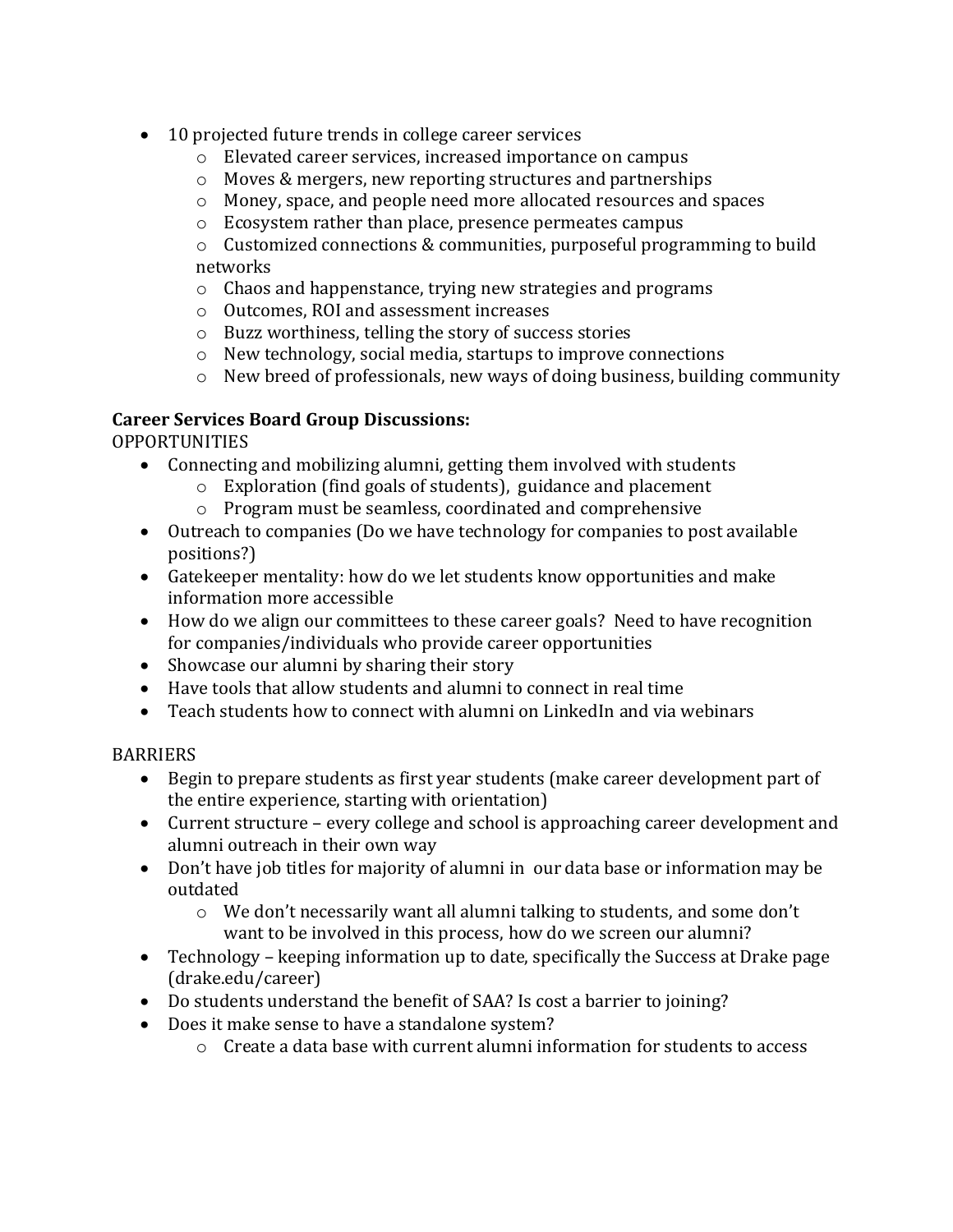#### NEXT STEPS

- Look at successful peers programs for Career Services, who is succeeding and what process are they using
- Visit with the Deans of the Colleges, see what they currently have in place and what they need from us
	- o Centralize process so not to duplicate efforts
- Integration of NAB and SAA how can these two groups work together?
- Formally introduce mentoring
	- o Get alumni involved with time and talent
- Update drake.edu/career page with current information from featured alumni
- Create a marketing piece showcasing our alumni and their pride in a Drake degree
- Tutorials, webinars to help students search independently
- Create a visual org chart for Career Services
	- o Collaborate with Career Services staff and Deans
- What is career services role vs students' role
- Explore data base for implementing process of connecting alumni to students in given field

### **Committee Reports:**

#### **Blake will reach out to our peer institutions to assess the best points of contact for learning about the work of their offices**

### **Networking: Norah Carroll**

- Research use of technology
	- o Research other Universities what works for them
- Each college/school had own program, what is the solution? o Do research and have data compiled in the next 30 days
- Comprehensive: bring in alumni from other schools

# **Student/Alumni Committee: John Miller**

- Connect with pier institutions to see what is working for them
- Find out what each college/school is doing
- Find out what the various organizations on campus are doing

# **Alumni Programming: Gary Zimmerman**

- Overview of National Programs-Game Watch, Drake Me Out
	- o Invite students to these events
	- o Monitor for viability at each location where the event is held
	- o Have media based events-webinars, taped lectures available
- Have an SAA student assigned to each NAB committee
	- o Designated member will participate on all calls and in the board meetings
- All Drake alumni are "Ambassadors" for Drake; need to encourage more young alumni to be involved on the Regional Advisory Boards
	- o Encourage Student Alumni Association members to transition to the RAB'S once they graduate